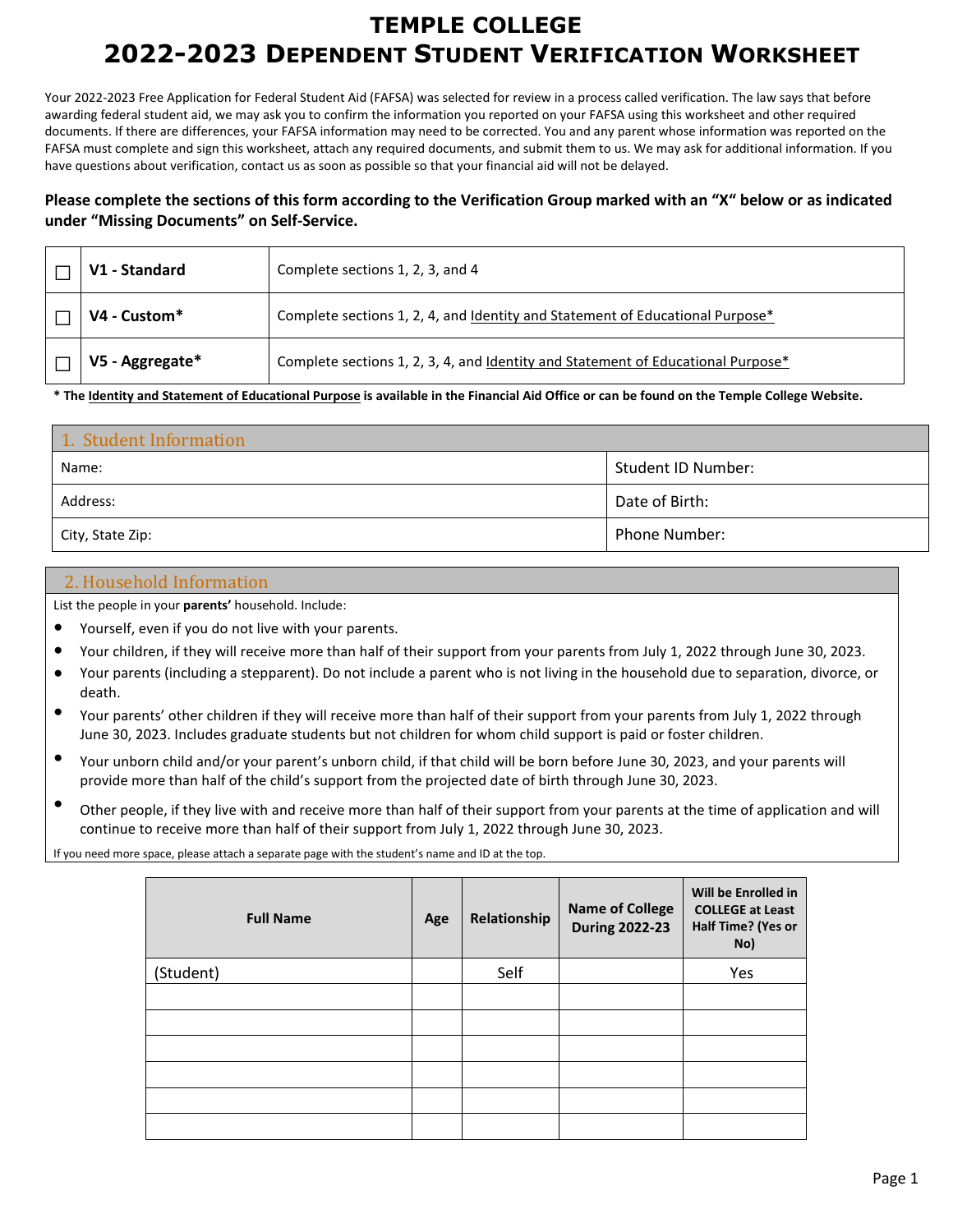# **TEMPLE COLLEGE**

## **2022-2023 DEPENDENT STUDENT VERIFICATION WORKSHEET**

Student Name: The Student ID#

#### 3. Tax Forms and Income Information

- **STUDENT Tax Filing Information** (Required: Check only one box below):
- □ Check here if you (student) filed a federal income tax return for 2020. **REQUIRED:** If student used the **IRS DRT** in "*FAFSA on the Web*" to transfer 2020 income tax information into the FAFSA, no further action is required. If the **IRS DRT was not used**, the student must provide a copy of his or her **2020 IRS Tax Transcript**.
- □ Check here if you (student) **worked in 2020** but will not file and are **not required to file** a 2020 federal income tax return. **REQUIRED:** You **MUST** complete the table on **page 3** and attach copies of **all 2020 W-2 forms**, or an equivalent document, issued to you, the student. **\***
- □ Check here if you (student) were **not employed in 2020** and are not required to file a 2020 income tax return.

**PARENT(S) Tax Filing Information** (Required: Check only one box below): Check here if your parent(s) filed a federal income tax return for 2020. **REQUIRED:** If your parent(s) used the **IRS DRT**, no<br>further action is required. If the IRS DRT was <u>not</u> used, your parent(s) must provide a copy o

Check here if your parent(s) **worked in 2020** but are **not required to file** a 2020 federal income tax return. **REQUIRED:** Your parent(s) must contact the IRS to request a **Verification of Nonfiling** using **IRS Form 4506-T.** Your parent(s) **MUST ALSO** complete the table on **page 4** and attach copies of **all 2020 W-2 forms**, or an equivalent document, issued to your parent(s). **\***

Check here if your parent(s) was **not employed in 2020** and are not required to file a 2020 income tax return. **REQUIRED:** Your parent(s) **MUST** contact the IRS to request a **Verification of Non-filing** using **IRS Form 4506-T**. Your parent(s) **MUST ALSO** write on the lines below to explain what income or other financial resources were used to cover expenses such as housing, utilities, food, transportation, etc. **DO NOT LEAVE BLANK!**

\_\_\_\_\_\_\_\_\_\_\_\_\_\_\_\_\_\_\_\_\_\_\_\_\_\_\_\_\_\_\_\_\_\_\_\_\_\_\_\_\_\_\_\_\_\_\_\_\_\_\_\_\_\_\_\_\_\_\_\_\_\_\_\_\_\_\_\_\_\_\_\_\_\_\_\_

**WARNING: If you purposely give false or misleading information on this worksheet, you may be fined up to \$20,000, sent to prison, or both.**

□

□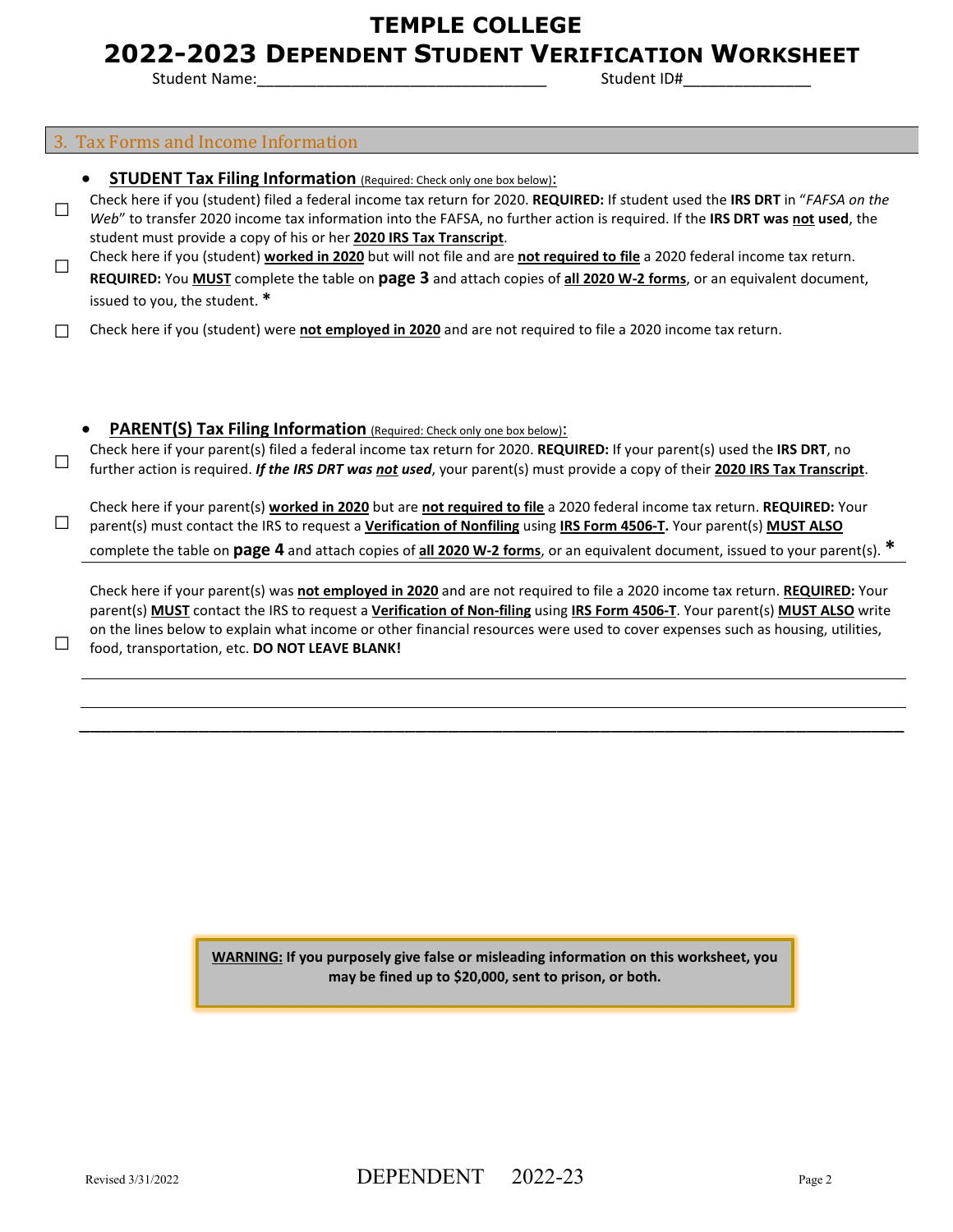# **TEMPLE COLLEGE**

## **2022-2023 DEPENDENT STUDENT VERIFICATION WORKSHEET**

Student Name: The Student ID and Student ID and Student ID and Student ID and Student ID and Student ID and Student ID and Student ID and Student ID and Student ID and Student ID and Student ID and Student ID and Student I

3. Tax Forms and Income Information Continued \*

# Verification of 2020 Income Information for Student Nontax Filers

## Check the box that applies:

### **STEP 1**

The student was not employed and had no income earned from work in 2020.

 $\Box$  The student was employed in 2020 and have listed below the names of all employers, the amount earned from each employer in 2020, and whether an IRS W-2 form or an equivalent document is provided. [Provide copies of all 2020 IRS W-2 forms issued to the student by their employers]. List every employer even if the employer did not issue an IRS W-2 form.

If more space is needed, provide a separate page with the student's name and ID number at the top.

| <b>Employer's Name</b>                         | IRS W-2 or an              | <b>Annual Amount</b> |
|------------------------------------------------|----------------------------|----------------------|
|                                                | <b>Equivalent Document</b> | Earned in 2020       |
|                                                | Provided?                  |                      |
| (Example) ABC's Auto Body Shop                 | Yes                        | \$4,500.00           |
|                                                |                            |                      |
|                                                |                            |                      |
|                                                |                            |                      |
|                                                |                            |                      |
|                                                |                            |                      |
| <b>Total Amount of Income Earned From Work</b> | S                          |                      |

#### **STEP 2**

Provide documentation from the IRS or other relevant tax authority dated on or after October 1, 2022 that indicates a 2020 IRS income tax return was not filed with the IRS or other relevant tax authority, or a signed statement certifying that the individual attempted to obtain confirmation of nonfiling from the IRS or other relevant tax authority and was unable to obtain the required documentation.

Check here if confirmation of nonfiling or a signed statement is provided.

Check here if confirmation of nonfiling or a signed statement will be provided **later**.

**WARNING: If you purposely give false or misleading information on this worksheet, you may be fined up to \$20,000, sent to prison, or both.**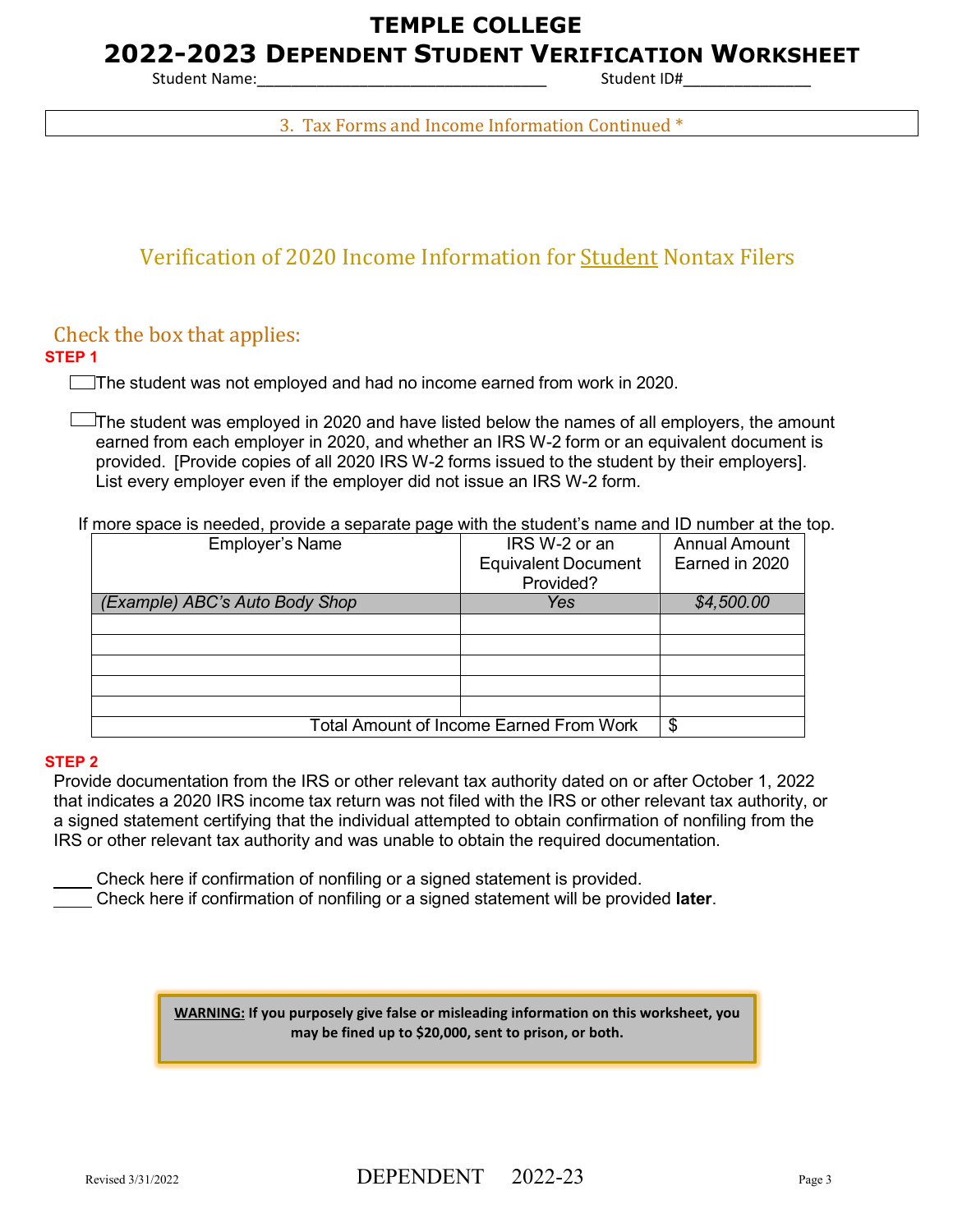# **TEMPLE COLLEGE**

# **2022-2023 DEPENDENT STUDENT VERIFICATION WORKSHEET**

Student Name: The Student ID#

3. Tax Forms and Income Information Continued\*

# Verification of 2020 Income Information for Parent Nontax Filers

The instructions and certifications below apply to each parent included in the household. Complete this section if the parents will not file and are not required to file a 2020 income tax return with the IRS.

## Check the box that applies:

#### **STEP 1**

 $\Box$  Neither parent was employed, and neither had income earned from work in 2020.

 $\Box$  One or both parents were employed in 2020 and have listed below the names of all employers, the amount earned from each employer in 2020, and whether an IRS W-2 form or an equivalent document is provided. [Provide copies of all 2020 IRS W-2 forms issued to the parents by their employers]. List every employer even if the employer did not issue an IRS W-2 form.

If more space is needed, provide a separate page with the student's name and ID number at the top.

| <b>Employer's Name</b>                         | IRS W-2 or an             | <b>Annual Amount</b> |
|------------------------------------------------|---------------------------|----------------------|
|                                                | Equivalent                | Earned in 2020       |
|                                                | <b>Document Provided?</b> |                      |
| (Example) ABC's Auto Body Shop                 | <b>Yes</b>                | \$4,500.00           |
|                                                |                           |                      |
|                                                |                           |                      |
|                                                |                           |                      |
|                                                |                           |                      |
|                                                |                           |                      |
|                                                |                           |                      |
| <b>Total Amount of Income Earned From Work</b> | \$                        |                      |

#### **STEP 2**

Provide documentation from the IRS or other relevant tax authority dated on or after October 1, 2022 that indicates a 2020 IRS income tax return was not filed with the IRS or other relevant tax authority, or a signed statement certifying that the individual attempted to obtain confirmation of nonfiling from the IRS or other relevant tax authority and was unable to obtain the required documentation.

 Check here if confirmation of nonfiling or a signed statement is provided. Check here if confirmation of nonfiling or a signed statement will be provided **later**.

> **WARNING: If you purposely give false or misleading information on this worksheet, you may be fined up to \$20,000, sent to prison, or both.**